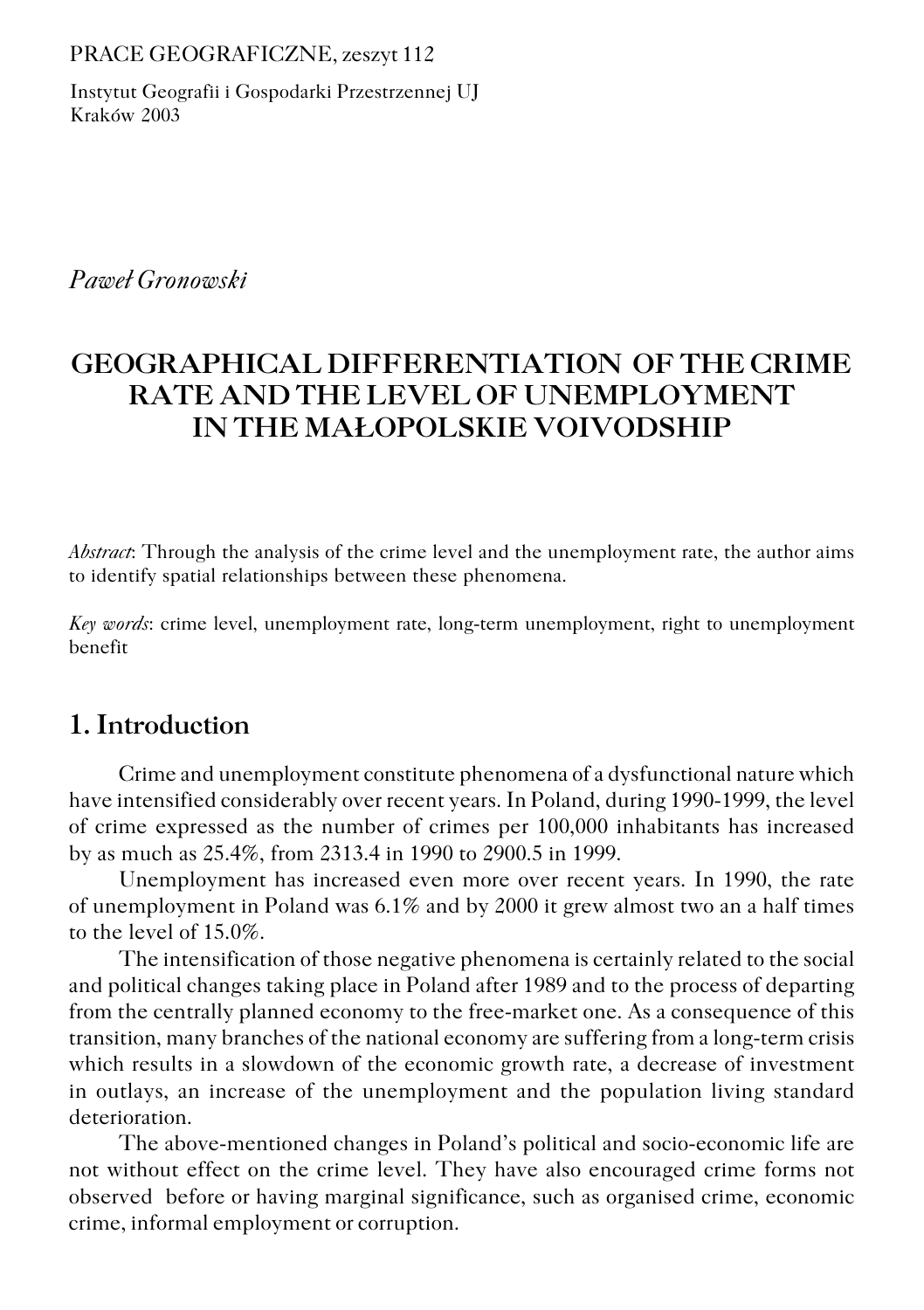This study aims at presenting the geographical differentiation of the crime level and the rate of unemployment in the Małopolskie voivodship in 2000, and attempts to identify the possible relationship, both quantitative and spatial ones, between the phenomena under consideration.

The source material used for research purposes comprised the official statistical reports of the Voivodship Police Headquarters in Cracow and official publications of theCentral Statistical Office (GUS) concerning registered unemployment by poviats.

## **2. Spatial differentiation of the crime level in the Małopolskie voivodship**

Before Poland's administrative reform of the 1st January, 1999, the former Cracow Voivodship was among those the most threatened by crime. In 1998, the crime level in this voivodship was  $3763.3$  (6<sup>th</sup> in Poland) and it was much over the national average of 2775.6. The former Tarnów and Nowy Sącz voivodships, which since 1999 have been included to the present Małopolskie voivodship, had been among the safest ones  $-$  ranking  $46<sup>th</sup>$  and  $44<sup>th</sup>$  respectively in terms of crime levels (there were 49 voivodeships in total).

After the above−mentioned reform, the Małopolskie voivodship was among relatively safe areas. In 1999, the crime level in the region was 2504.6, as compared with the national average of 2900.5, which ranked the voivodship on  $12<sup>th</sup>$  place.

This paper analyses three selected categories of criminal acts: theft (art. 275 §1, 278, 279 §1 of the Polish Criminal Code), burglary (art. 279) and robbery (art. 280, 281, 282). The selection of these categories relates to the fact that they are included among crimes against property, and the reasons for such criminal activity can be traced to the financial position of the perpetrator.

In 2000, the crime level for all the above categories in the Małopolskie voivodship was 1656.0. Analysed by poviats, the highest levels were noted in the urban poviats of Cracow (3796.3), Nowy Sącz (2699.6) and Tarnów (2419.8), and in the poviat of Chrzanów (2074.1). Relatively high levels were also noted in the poviats of Zakopane (the Tatrzański Poviat) and Oświęcim (Tab. 1, Fig. 1).

The poviats showing the indices crime levels in the voivodship were: the rural poviat of Tarnów (329.7), and the poviats of Sucha Beskidzka (574.0) and Limanowa (596.2).

The spatial differentiation of the lowest crime indices in the Małopolskie voivodship is clearly determined by the voivodship's three largest cities, being centres of criminal activities. As much as 67.4% out of 53551 known acts perpetrated in contravention of the law were committed in the urban poviats of Cracow, Tarnów and Nowy Sącz, and only in that of Cracow itself the share was as high as 52.6% (28510 criminal acts). This confirms that crime belongs to phenomena of a dysfunctional nature that tend to be particularly intense and concentrate on highly urbanised areas.

The relatively high crime level noted in the Zakopane (Tatrzański) poviat is probably determined by the tourist function of the area and the considerable concentration of tourists where potential victims of criminal activities can be found.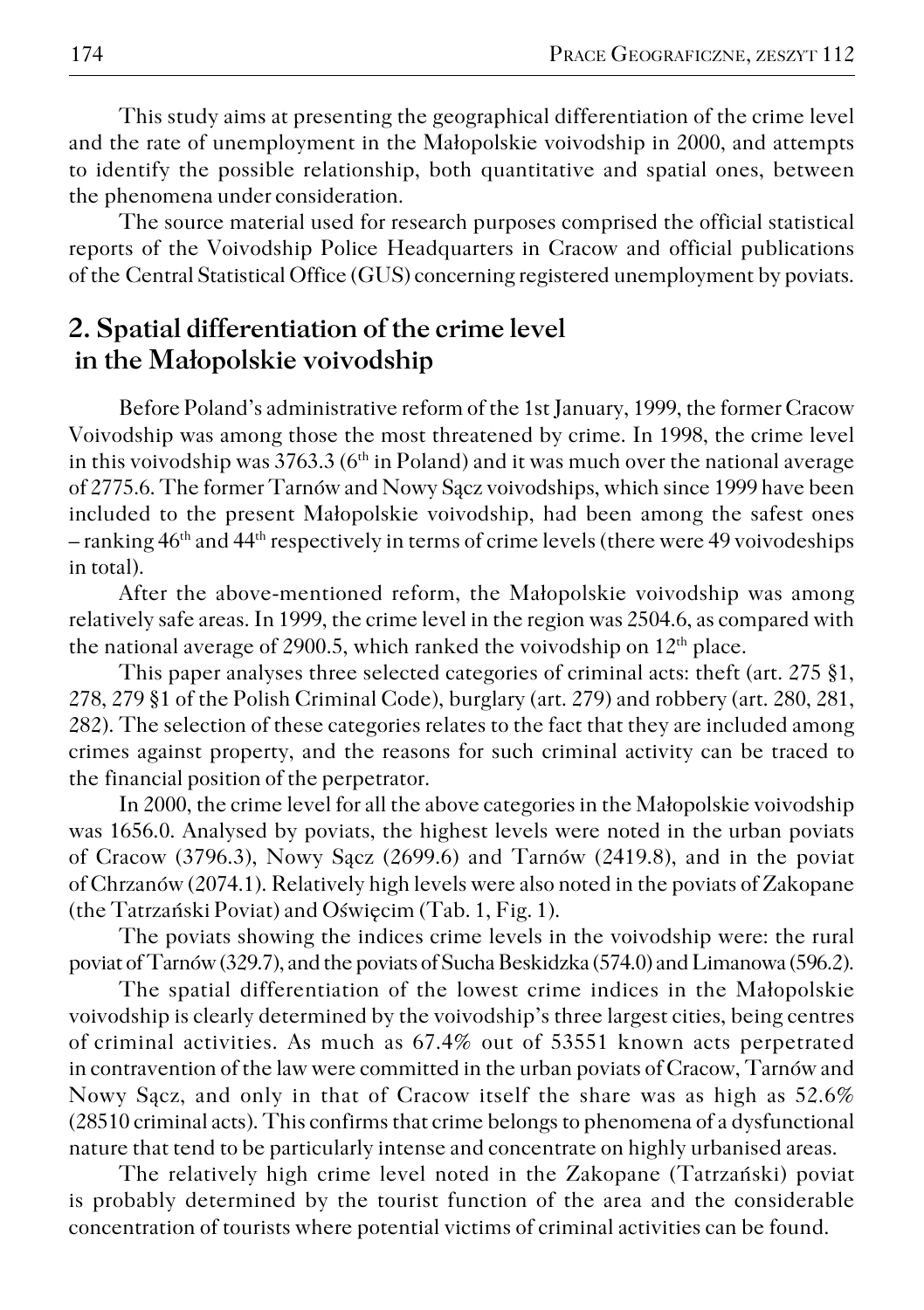|  |  | Fab. 1. Crime level and rate of unemployment in the Małopolskie voivodship in 2000 |
|--|--|------------------------------------------------------------------------------------|
|--|--|------------------------------------------------------------------------------------|

| Name<br>of area/poviat | Number of crimes |          |         | Crime rate (number of crimes per 100.000 inhabitants) |        |          | Unemployment |        |                                      |                             |           |
|------------------------|------------------|----------|---------|-------------------------------------------------------|--------|----------|--------------|--------|--------------------------------------|-----------------------------|-----------|
|                        |                  |          |         |                                                       |        |          |              |        | Rate of<br>Percentage of unemployed: |                             |           |
|                        | Theft            | Burglary | Robberv | Total                                                 | Theft  | Burglary | Robberv      | Total  | unemployment<br>$in\%$               | Without right<br>to benefit | Long-term |
| Bochnia                | 274              | 286      | 92      | 652                                                   | 278.8  | 291.0    | 93.6         | 663.3  | 12.0                                 | 846                         | 19.0      |
| <b>Brzesko</b>         | 211              | 338      | 66      | 615                                                   | 234.9  | 376.3    | 73.5         | 684.6  | 13.8                                 | 86.0                        | 26.0      |
| Chrzanów               | 746              | 1514     | 456     | 2716                                                  | 569.7  | 11562    | 348.2        | 2074.1 | 14.1                                 | 865                         | 14.5      |
| Dabrowa Tarnowska      | 187              | 332      | 39      | 558                                                   | 317.6  | 563.9    | 662          | 9477   | 170                                  | 79.0                        | 30.4      |
| Gorlice                | 285              | 464      | 83      | 832                                                   | 263.3  | 428.6    | 767          | 768.6  | 186                                  | 79.1                        | 34.6      |
| City of Cracow         | 13201            | 12512    | 2437    | 28150                                                 | 17803  | 1687.4   | 328.7        | 3796.6 | 63                                   | 795                         | 12.4      |
| Kraków                 | 784              | 1279     | 127     | 2190                                                  | 331.8  | 5412     | 53.7         | 926.7  | 11.3                                 | 81.8                        | 15.0      |
| Limanowa               | 332              | 347      | 28      | 707                                                   | 279.9  | 292.6    | 23.6         | 596.2  | 17.3                                 | 74.2                        | 32.9      |
| Miechów                | 163              | 199      | 12      | 374                                                   | 309.1  | 377.4    | 22.8         | 709.3  | 9.1                                  | 87.6                        | 21.7      |
| Myślenice              | 244              | 613      | 38      | 895                                                   | 215.4  | 541.0    | 33.5         | 7899   | 126                                  | 82.4                        | 18.2      |
| Town of Nowy Sącz      | 852              | 1218     | 208     | 2278                                                  | 1009.7 | 1443.4   | 246.5        | 2699.6 | 13.0                                 | 74.9                        | 23.9      |
| Nowy Sacz              | 373              | 784      | 120     | 1277                                                  | 193.2  | 406.0    | 62.1         | 661.3  | 19.1                                 | 74.9                        | 27.4      |
| Nowy Targ              | 518              | 677      | 70      | 1265                                                  | 288.3  | 376.8    | 39.0         | 704.1  | 11.6                                 | 83.2                        | 19.2      |
| Olkusz                 | 525              | 612      | 71      | 1208                                                  | 424.2  | 495.1    | 57.4         | 977.3  | 16.5                                 | 78.5                        | 21.8      |
| Oświęcim               | 649              | 1274     | 118     | 2041                                                  | 420.0  | 824.6    | 76.4         | 1321.0 | 142                                  | 81.4                        | 19.9      |
| Proszowice             | 149              | 150      | 16      | 315                                                   | 333.1  | 335.4    | 35.8         | 7043   | 9.1                                  | 88.6                        | 203       |
| Sucha Beskidzka        | 166              | 285      | 15      | 466                                                   | 204.5  | 351.1    | 185          | 574.0  | 10 <sub>2</sub>                      | 849                         | 22.6      |
| Town of Tarnów         | 1061             | 1636     | 251     | 2948                                                  | 870.9  | 1342.9   | 206.0        | 2419.8 | 106                                  | 88.8                        | 21.3      |
| Tarnów                 | 248              | 285      | 63      | 596                                                   | 137.2  | 157.6    | 34.8         | 3297   | 147                                  | 88.0                        | 25.8      |
| Zakopane(Tatrzański)   | 483              | 345      | 195     | 1023                                                  | 733.0  | 523.6    | 295.9        | 1552.5 | 8.1                                  | 86.6                        | 17.4      |
| Wadowice               | 398              | 862      | 44      | 1304                                                  | 256.7  | 555.9    | 28.4         | 8410   | 13.5                                 | 875                         | 23.3      |
| Wieliczka              | 393              | 638      | 110     | 1141                                                  | 391.4  | 635.4    | 109.6        | 1136.3 | $13.\overline{6}$                    | 83.0                        | 14.3      |
| Total                  | 22242            | 26650    | 4659    | 53551                                                 | 6878   | 824.1    | 144.1        | 1656.0 | 11.9                                 | 81.5                        | 21.9      |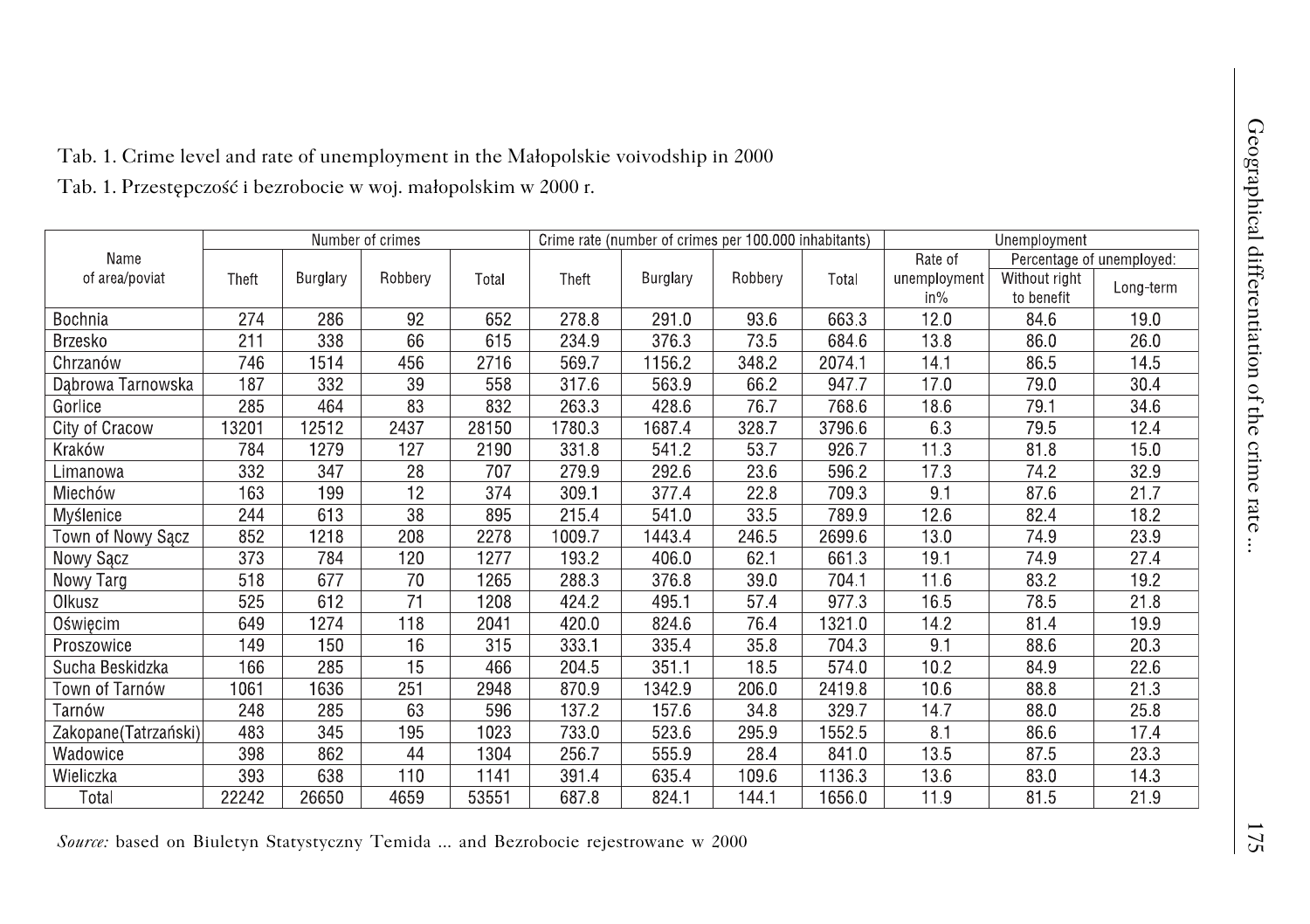

Fig. 1. Crime level in the Małopolskie voivodship, by poviats (31.12.2000) Ryc. 1. Wskaźnik przestępczości w woj. małopolskim, wg powiatów (31.12.2000)

# **3. Spatial differentiation of the level of unemployment in the Małopolskie voivodship**

## **3.1. Unemployment rate**

At the end of December 2000, the rate of registered unemployment in Poland reached 15.0%. The Małopolskie voivodship was among areas with the lowest unemployment rates. Its level of  $11.9\%$  was the 2nd nationwide – just after the Mazowieckie voivodship, where the discussed rate was 11.0%.

However, the spatial differentiation of the unemployment rate in the Małopolskie voivodship, by poviats, was very differentiated (Tab.1, Fig. 2).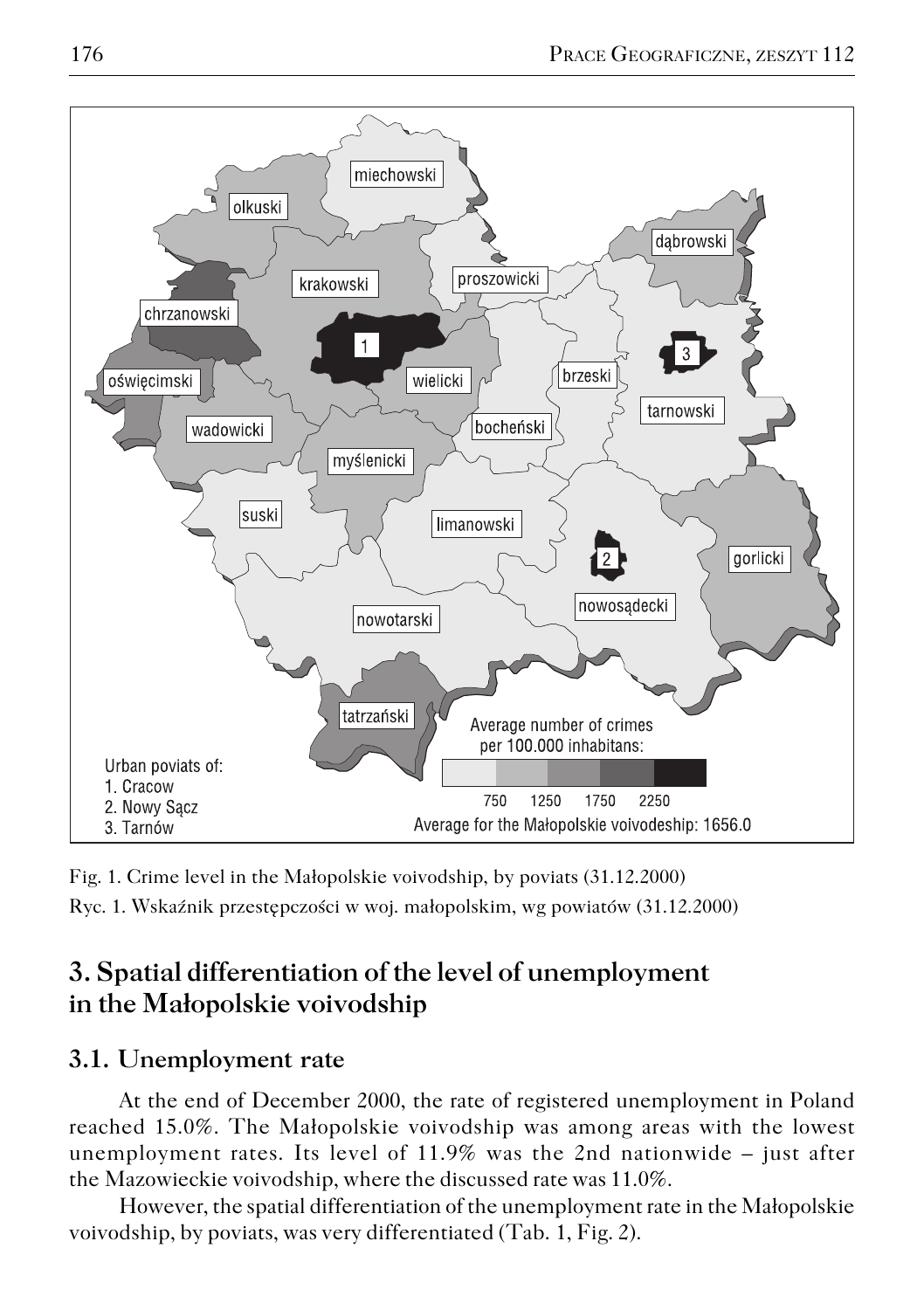

Fig. 2. Rate of unemployment in the Małopolskie voivodship, by poviats (31.12.2000) Ryc. 2. Stopa bezrobocia w woj. małopolskim, wg powiatów (31.12.2000)

The lowest unemployment rate was noted in the urban poviat of Cracow – 6.3%. The low rates were also found in the poviats of Zakopane (Tatrzański) (8.1%), Miechów (9.1%) and Proszowice (9.1%). The rates were the highest in the rural poviat of Nowy Sącz (19.1%), and the poviats of Gorlice (18.6%), Limanowa (17.3%), Dąbrowa Tarnowska (17.0%) and Olkusz (16.5%).

## **3.2. The percentage of unemployed without the right to the unemployment benefit**

At the end of 2000, as many as 81.5% of the unemployed in the Małopolskie voivodship did not have the right to unemployment benefit, while the national average amounted 79.7%. This rate was higher only in the Silesian (Katowice) and the Lublin voivodships – 84.9% and 84.4% respectively.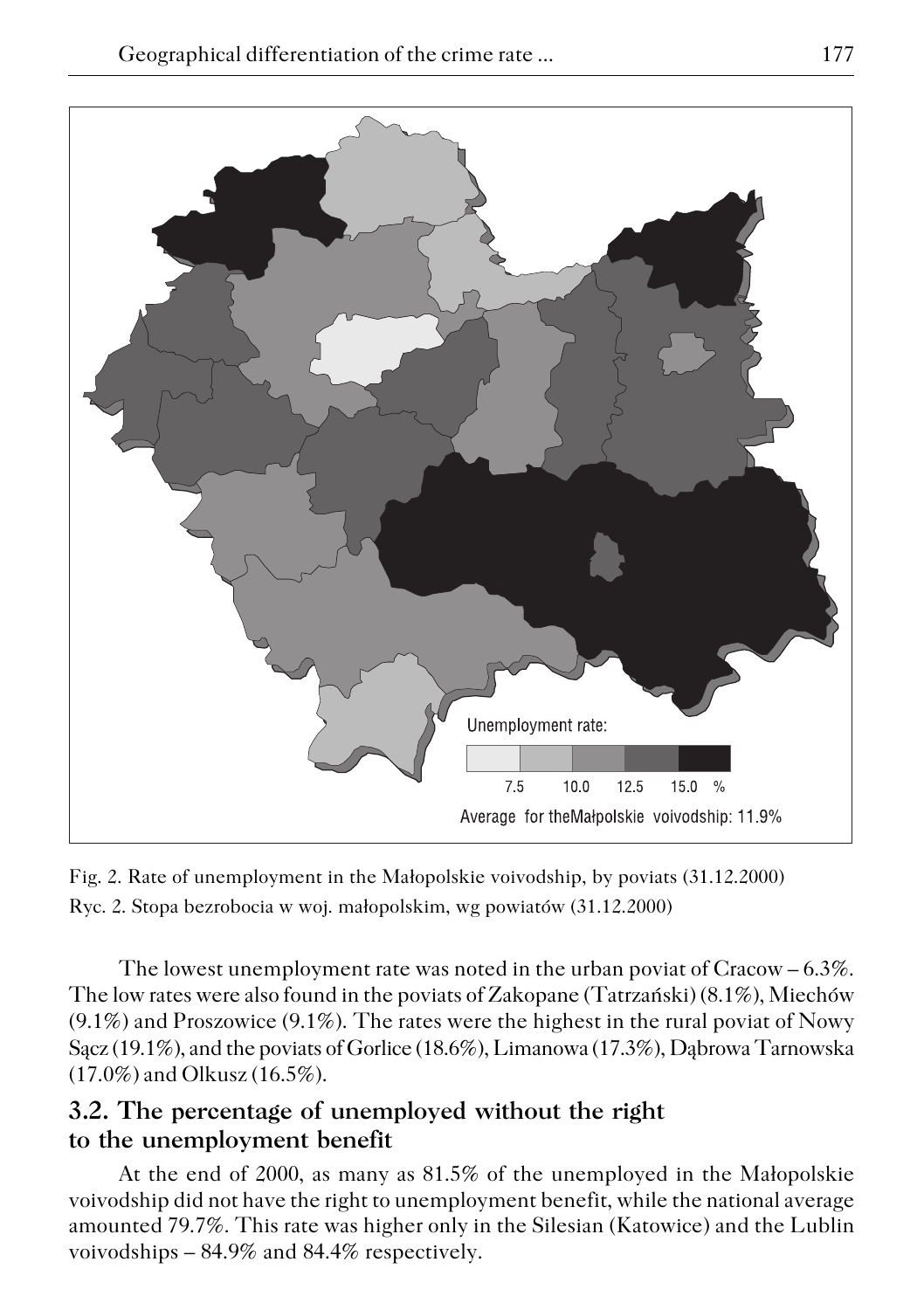

Fig. 3. Rate of unemployed without the right to the unemployment benefit in the Małopolskie voivodship, by poviats (31.12.2000)

Ryc. 3. Odsetek bezrobotnych nieposiadających prawa do zasiłku w woj. małopolskim, wg powiatów (31.12.2000)

Throughout the voivodship, the highest rates of unemployed without the right to unemployment benefit were noted in the urban poviat of Tarnów (88.8%), the Proszowice poviat (88.6%), the rural poviat of Tarnów (88.0%), and the Miechów (87.6%) and Wadowice (87.5%) poviats, too. The lowest rates were noted in the poviat of Limanowa  $(74.2\%)$ , and the rural and urban poviats of Nowy Sacz  $(74.9\%$  in both) – (Tab. 1, Fig. 3).

## **3.3. Duration of unemployment (long−term unemployment)**

In 2000, the long−term unemployed, that is unemployed for 24 months or more, in the Małopolskie voivodship constituted 21.9% of the total figure. With that rate, the voivodship ranked  $8<sup>th</sup>$  in Poland. The rate was the lowest in the Silesian (Katowice)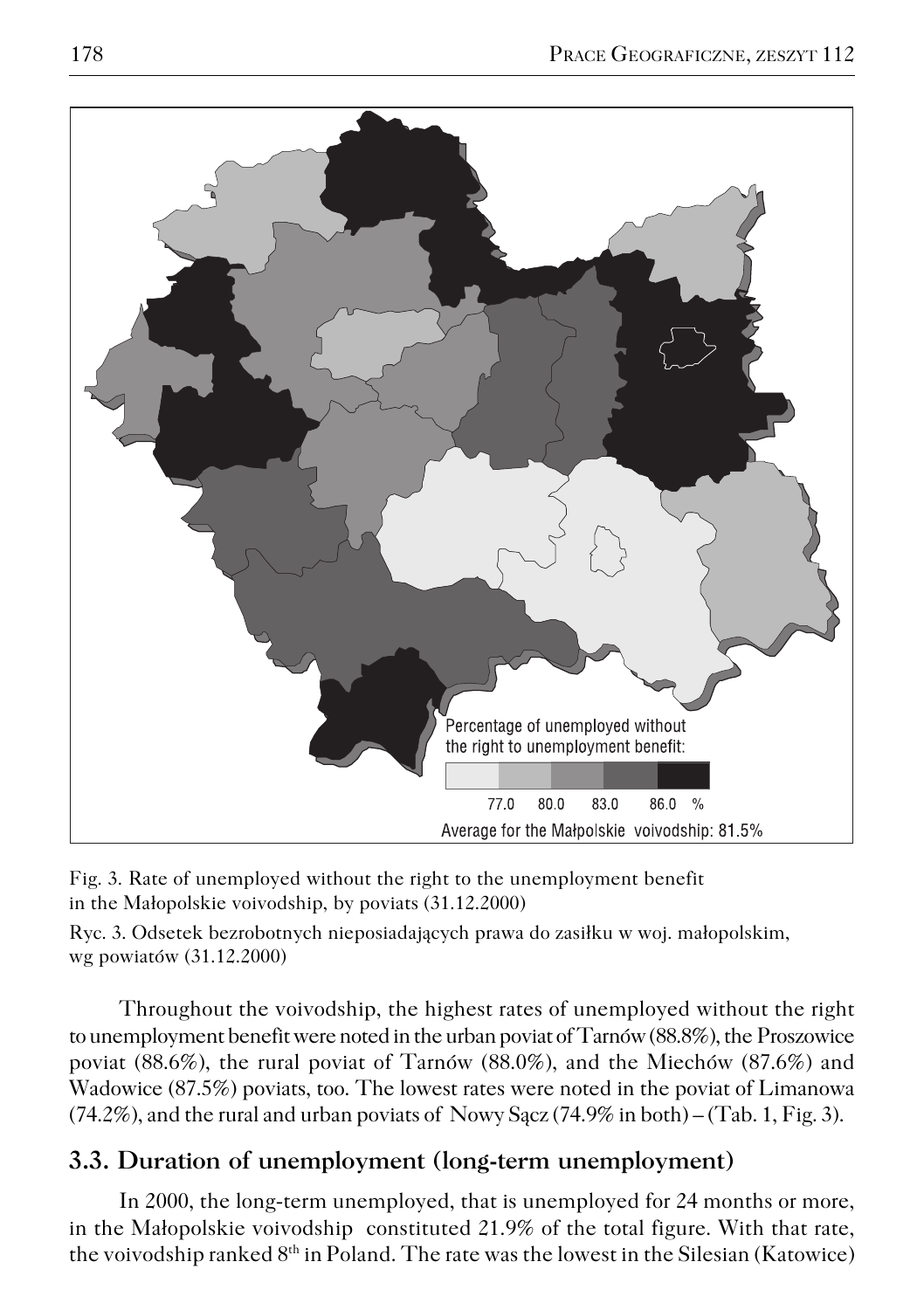

Fig. 4. Rate of long−term unemployment in the Małopolskie voivodship, by poviats (31.12.2000)

Ryc. 4. Odsetek długotrwale bezrobotnych w woj. małopolskim, wg powiatów (31.12.2000)

Voivodship, with 17.7% of the total figure being long−term unemployed, and the highest (28.8%) in the Podkarpackie (Rzeszów) voivodship, with the national average of 22.5%.

In the Małopolskie voivodship, the lowest rate of the long−term unemployed was noted in the urban poviat of Cracow (12.4%), the Wieliczka (14.3%) and Chrzanów (14.5%) poviats and the rural poviat of Cracow (15.0%). The rate was the highest in the Gorlice (34.6%), Limanowa (32.9%) and Dąbrowa Tarnowska (30.4%) poviats, the same ones with the highest rates of unemployment in the analysed voivodship (Tab. 1, Fig. 2, Fig. 4). This further aggravates the poor situation on the local labour markets there, especially that those are weakly industrialised areas with an insufficient level of investment, and the population's income is generated mainly from agricultural activities.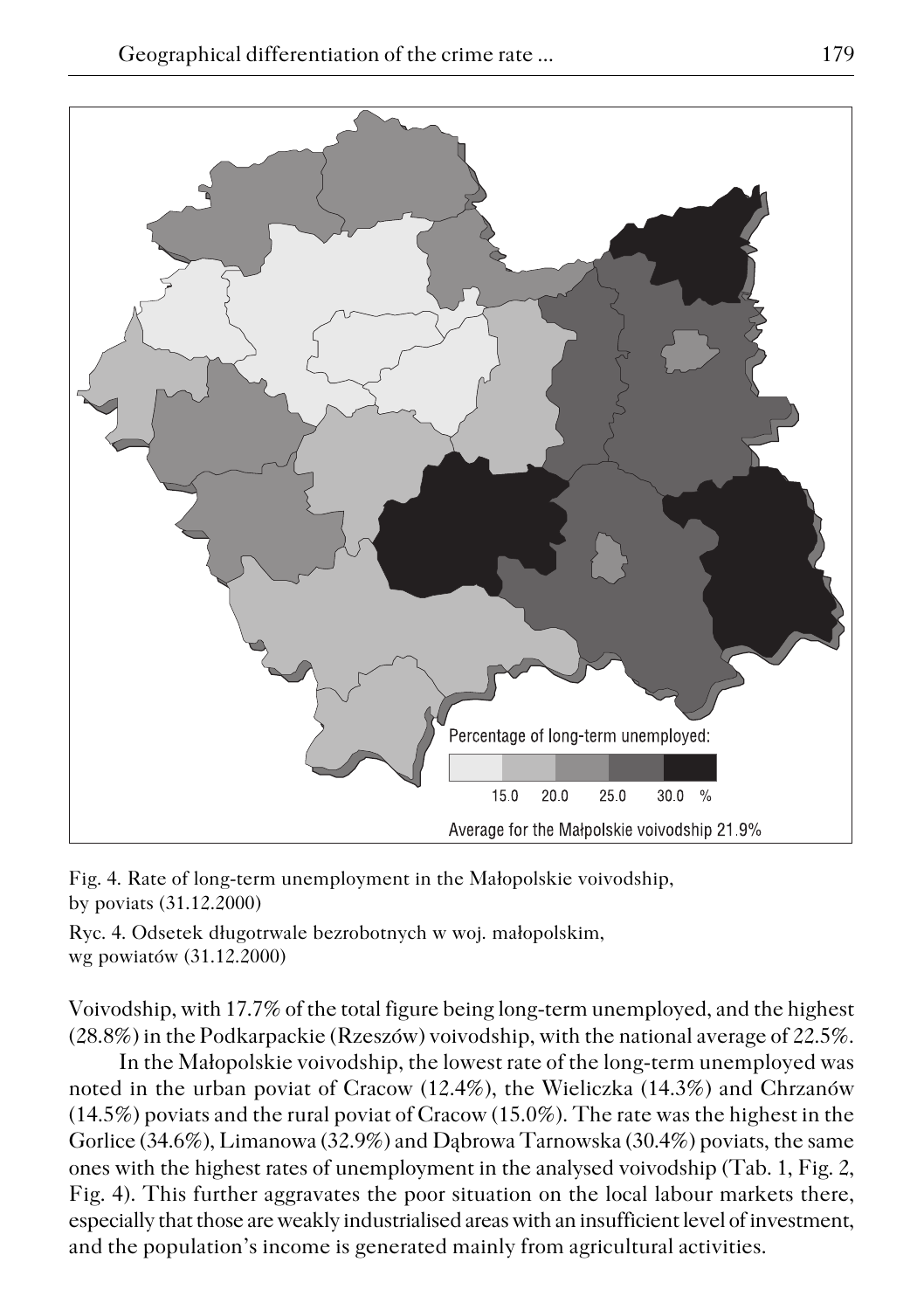### **4. Crime level vs. unemployment rate**

In the Małopolskie voivodship, no clear quantitative or spatial relationships between the level of crime and the unemployment rate have been noted.

Among areas most threatened by crime, it is only the urban Nowy Sącz poviat and the poviat of Chrzanów that note unemployment rates above the voivodship average: 13.0% and 14.1% respectively (Tab. 1). On the other hand, the urban poviat of Cracow, with the highest crime level (3796.3), and the Zakopane (Tatrzański) poviat, with a relatively high crime level (1552.5), are among the areas where the lowest unemployment rates are noted: 6.3% and 8.1% respectively. It is worth to note that areas most affected by the unemployment − the rural poviat of Nowy Sącz (19.1%), the Gorlice (18.6%), and Limanowa poviats (17.3%), are among the safest in the voivodship, with the following crime levels: rural poviats of Nowy Sącz – 661.3, Gorlice – 768.6 and Limanowa  $-596.2$  (Tab. 1, Fig. 1, Fig. 2).

The absence of clear relationships between the crime level and the rate of unemployment suggests that in the Małopolskie voivodship the phenomenon of unemployment is not among the main crime−generating factors.

The fact of having the right to the unemployment benefit does not relate clearly to the crime level either. Zones with the highest percentages of unemployed without the right to the unemployment benefit are characterised by both high (Chrzanów, Zakopane (Tatrzański) and urban Tarnów poviats) and low (Miechów, Proszowice, rural poviat of Tarnów and Wadowice poviat) crime levels. Also among areas where the unemployment rates are the lowest, there are poviats with both high (urban poviats of Cracow and Nowy Sącz) and low (Limanowa, rural poviat of Nowy Sącz, and the poviats of Olkusz, Dąbrowa Tarnowska and Gorlice) crime levels (Tab.1, Fig. 1, Fig. 3).

Neither the rate of unemployment, the right to the unemployment benefit or the duration of unemployment seem to affect the intensification of criminal activities. Furthermore, an analysis of the spatial differentiation of the crime level and the long−term unemployment rate (Tab. 1, Fig. 1, Fig. 4) indicates that the areas with the highest crime levels are characterised by a relatively lowest share of long−term unemployed in the total unemployment. An example can be the urban poviat of Cracow with the highest crime inex in the voivodship (3796.3 crimes per 100,000 inhabitants) and, at the same time, the lowest rate of long−term unemployed (12.4%).

Similar relationships were noted in the Chrzanów poviat, where the rates under consideration were 2074.1 and 14.5%, and in the Zakopane (Tatrzański) poviat – with the figures of 1552.5 and 17.4%. The exceptions are the urban poviats of Nowy Sącz and Tarnów, but there too the rates of long−term unemployed are around the voivodship average (23.9% and 21.3% respectively, with the average figure for the voivodship being 21.9%).

## **5. Conclusions**

The results of the analysis of the differentiation of the crime levels and unemployment rates in the Małopolskie voivodship lead to the formation of the argument that the phenomenon of unemployment does not affect significantly the development in the crime level.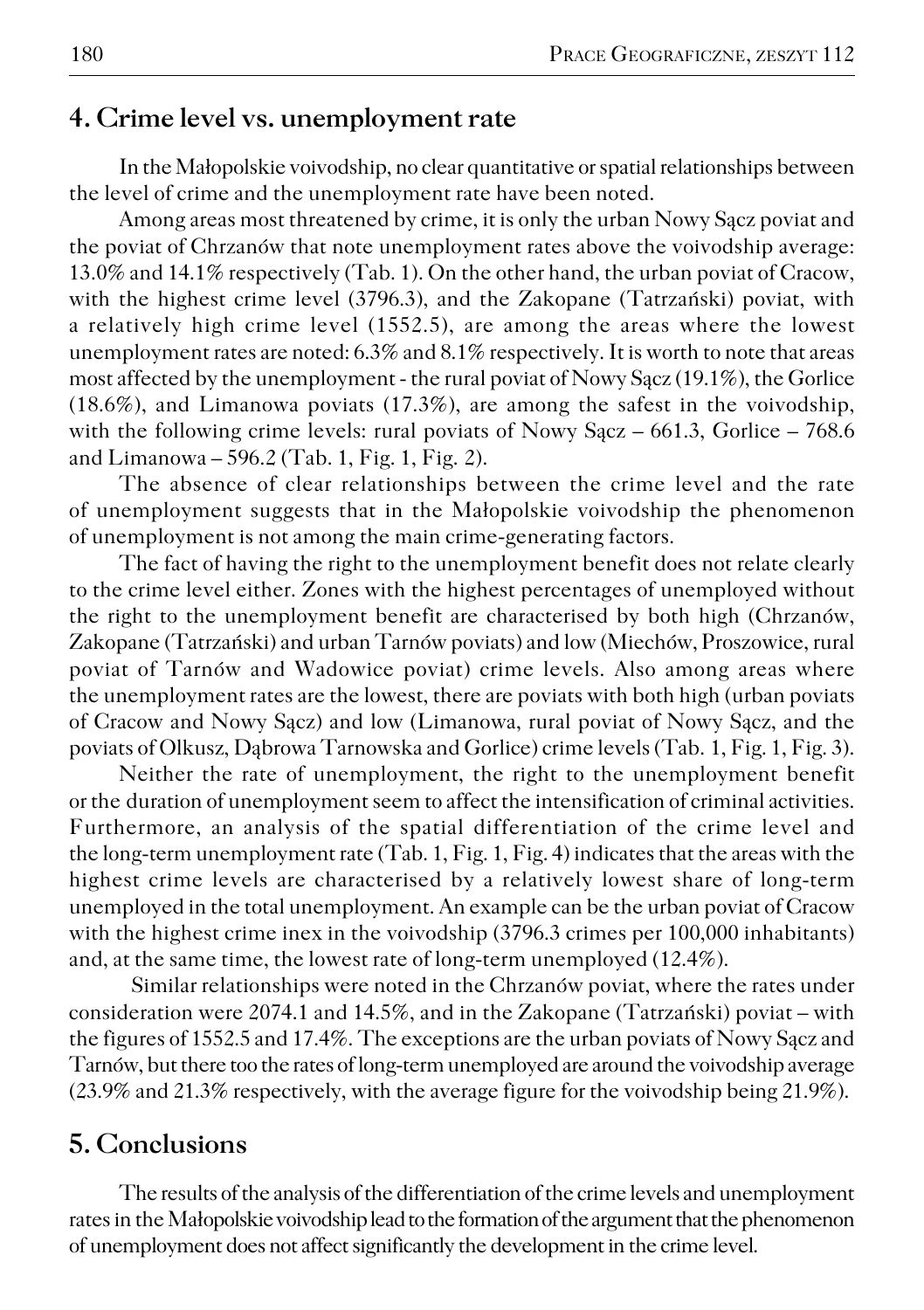Neither the rate of unemployment, the right to unemployment benefit or the percentage of long-term unemployed seem to be among major crime-generating factors.

The share of the urban poviats of Kraków, Tarnów and Nowy Sącz in the total of as much as 67.4% of crimes found, a relatively high crime rate noted in the Chrzanów poviat as well as the fact that areas with the lowest rates concerned are among the least urbanised and industrialised in the voivodship, make the Małopolskie voivodship a classical example that confirms the dominating role of a high level of urbanisation and the concentration of heterogeneous and anonymous population in the development of crime levels.

### **References**

*Atlas Polski*, *1, Przyroda, Człowiek, Gospodarka*,2001, R. Mydel (red.), Fogra, Kraków.

*Bezrobocie rejestrowane w 2000* GUS, Warszawa 2001.

*Biuletyn Statystyczny Temida T−800 styczeń−grudzień 2000*, Komenda Wojewódzka Policji, Kraków.

Domański H., 1997, *Przestrzenne transformacje gospodarki*, PWN, Warszawa.

Domański H., 2000, *Hierarchie i bariery społeczne w latach dziewięćdziesiątych*, Instytut Spraw Publicznych, Warszawa.

Filon M. (red.), 1993, *Problemy bezpieczeństwa lokalnego: materiały I konferencji krajowej*, UMK, Toruń.

Gaberle A., 1993, *Patologia społeczna*, Warszawa.

- Gronowski P., 2000, *Dynamika oraz przestrzenne zróżnicowanie przestępczości w woj. krakowskim w okresie 1995−1998*, (master thesis), Instytut Geografii UJ, Kraków.
- Mydel R., Kozimor K., 1989, *Demograficzne, czasowe i przestrzenne aspekty przestępczości w Krakowie*, Folia Geographica, Series Geographica Oeconomica, XXIII, Kraków, 63−84.

Słowik K., 1994, *Patologie w III Rzeczyspospolitej*, Katowice.

Węcławowicz G., 2002, *Przestrzeń i społeczeństwo współczesnej Polski*, PWN, Warszawa.

# **Przestrzenne zróżnicowanie przestępczości oraz poziomu bezrobocia w województwie małopolskim**

### **Streszczenie**

W ostatnich latach wystąpiło w Polsce poważne nasilenie się zjawisk patologicznych, wśród nich przestępczości i bezrobocia. Proces ten ściśle związany jest z przemianami polityczno−społeczno−gospodarczymi zachodzącymi po roku 1989.

Nadrzędnym celem niniejszego opracowania jest próba identyfikacji na przykładzie woj. małopolskiego wzajemnych relacji przestrzennych pomiędzy przestępczością a poziomem bezrobocia.